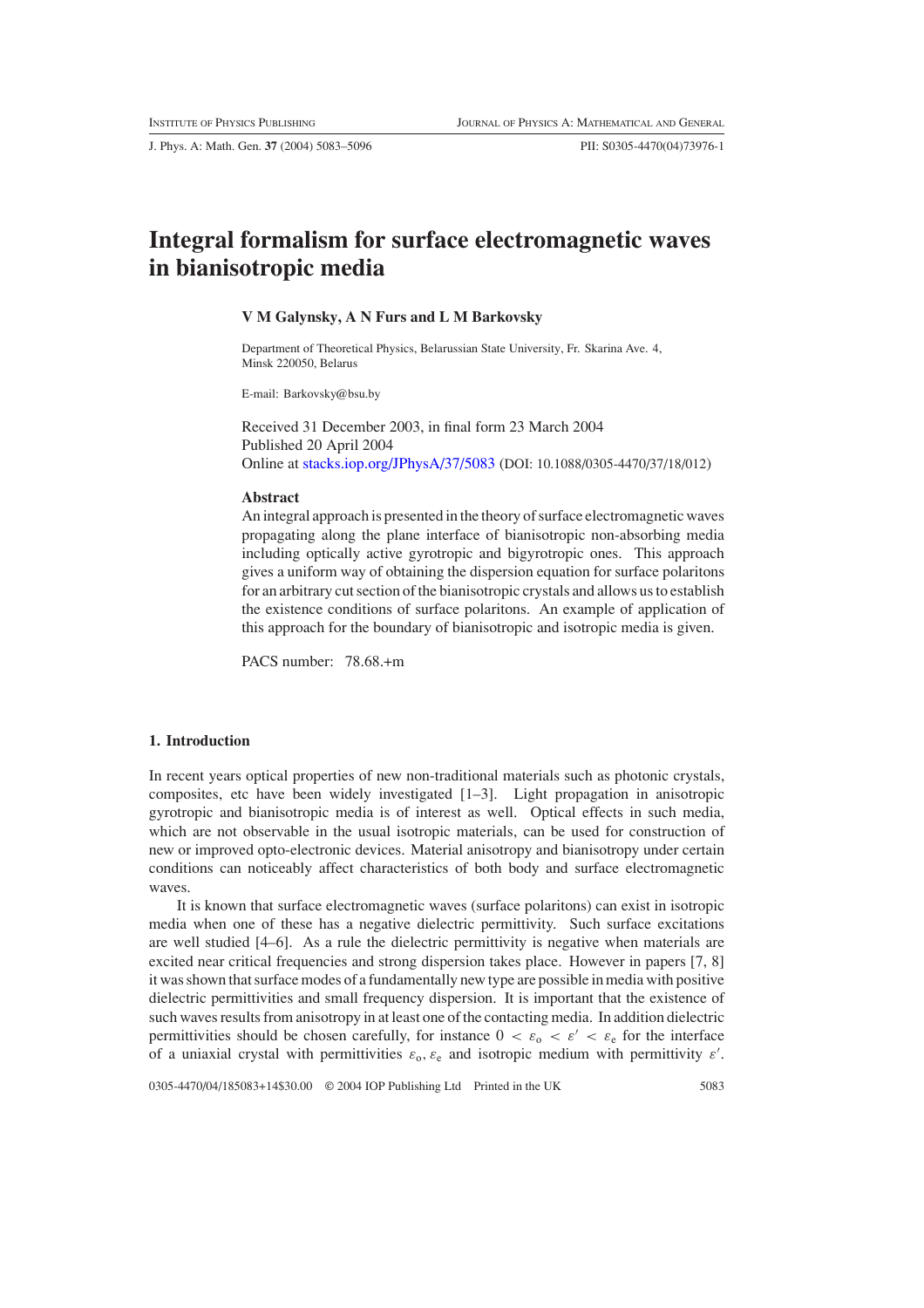A specific feature of such surface polaritons is their inability to propagate in certain directions along the interface. The range of the allowed propagation directions is represented by sectors coplanar to the interface. It is significant that the higher the degree of anisotropy of the contacting media, the larger the angular width of the sectors of the allowed propagation directions for surface polaritons.

Taking into account medium anisotropy considerably complicates the bulk of calculations in the theory of surface waves. For surface acoustical waves in anisotropic media, Barnett and Lothe [9, 10] developed a special integral approach. They use it to obtain some qualitative results (existence theorems), which allow us to establish the possibility of surface wave propagation along any given direction at the interface and for any cut section of the crystal. Such an approach is also applicable to the theory of surface polaritons. For non-magnetic non-gyrotropic anisotropic media, the theory has been developed in papers [11, 12].

The purpose of the present paper is to extend the integral approach to bianisotropic media including optically active gyrotropic and bigyrotropic ones [13]. Surface polaritons of microwave and infra-red spectral bands in such media are an object of intensive theoretical and experimental studies [14, 15]. In our paper the system of wave equations in Stroh form [16] is obtained for the first time for homogeneous and inhomogeneous waves in stratified bianisotropic media. Integral representation for the surface impedance tensors of contacting media is then derived. With the use of these tensors, one can uniformly derive the dispersion equations for surface polaritons at an arbitrary cut section of the contacting media. These equations are represented in the form  $F(\omega/ck) = 0$  with a monotonic function *F*, and existence of their solutions can be analysed comparatively simply. Note that the algorithm proposed by us for derivation of the dispersion equations can be programmed analytically (using the systems of computer algebra) with the material tensors of media as input data.

The paper is organized as follows. In section [2](#page-2-0) we consider wave propagation in a stratified one-dimensional bianisotropic medium. Starting from Maxwell equations we derive the system of the first-order differential equations for vectors  $\binom{H_t}{q \times E}$ . There are different forms of representation of such equations [17, 18]. We obtain the system of equations in Stroh form [16] with the use of tensorial bilinear forms *(uv)* with two vector arguments. It appears that the equations obtained are convenient for further analysis of surface wave propagation. In section [3](#page-5-0) two procedures for deriving the dispersion equation for surface electromagnetic waves are presented. The first one is conventional and based on solving the Fresnel equation and boundary conditions. The second one is based on the surface impedance tensor formalism. In section [4](#page-7-0) integral representation of the surface impedance tensors is given on the basis of eigenvalue and eigenvector analysis for the system matrix obtained in section [2.](#page-2-0) Finally, in section [5](#page-10-0) with the use of the presented integral formalism we consider an example of the dispersion equation derivation for surface waves at the interface of isotropic medium and bianisotropic crystals with symmetry 3 m*,* 4 mm or 6 mm. Crystals of these symmetry classes are described by constitutive equations more complicated than those for bi-isotropic media but simpler than those for bianisotropic crystals of other symmetry classes.

During derivation of the main formulae we use Fedorov's covariant methods [19, 20], and the following notation of operations with scalars, vectors and tensors are used. The scalar product of the vectors is marked as  $ab$ , vector product as  $a \times b$  and tensor product (also termed dyadic product or dyad) as  $a \otimes b$ . In some formulae the operation of scalar by vector multiplication is marked by a dot. For example, the form  $a \cdot bc$  means that vector  $a$  is multiplied by a quantity, which equals the scalar product of vectors *b* and *c*.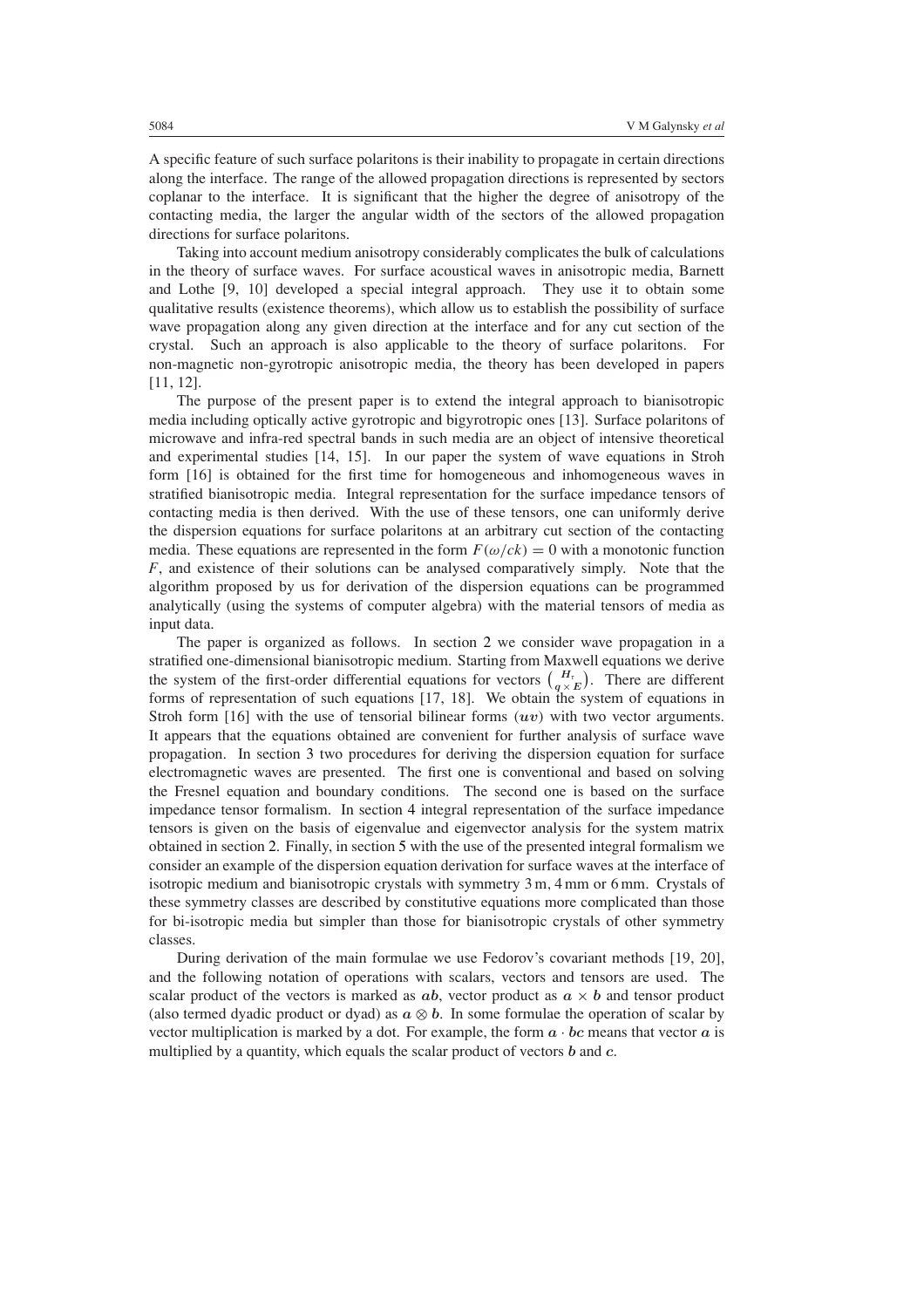## <span id="page-2-0"></span>**2. Wave equations in Stroh form for bianisotropic media**

<span id="page-2-2"></span>Propagation of the monochromatic electromagnetic waves in inhomogeneous bianisotropic media is described by Maxwell's equations

$$
\nabla^{\times} E = \frac{\mathrm{i}\omega}{c} B \qquad \nabla^{\times} H = -\frac{\mathrm{i}\omega}{c} D \tag{1}
$$

<span id="page-2-1"></span>and by constitutive equations

$$
D = \varepsilon E + \alpha H \qquad \qquad B = \beta E + \mu H \tag{2}
$$

or in an equivalent form

$$
E = \varepsilon^{-1} D - \hat{\alpha} H \qquad \qquad B = \hat{\beta} D + \hat{\mu} H \tag{3}
$$

where  $\hat{\alpha} = \varepsilon^{-1} \alpha$ ,  $\hat{\beta} = \beta \varepsilon^{-1}$ ,  $\hat{\mu} = \mu - \beta \varepsilon^{-1} \alpha$ .

Tensors  $\varepsilon = \varepsilon(\omega)$ ,  $\mu = \mu(\omega)$ ,  $\alpha = \alpha(\omega)$ ,  $\beta = \beta(\omega)$  in equations [\(2\)](#page-2-1) depend on the wave frequency  $\omega$  and the position vector  $r$ .

For non-absorbing bianisotropic media  $\varepsilon^+ = \varepsilon$ ,  $\mu^+ = \mu$ ,  $\beta^+ = \alpha$ , where the superscript + marks the Hermitian conjugate operation. In equations [\(1\)](#page-2-2)  $\nabla^{\times}$  is the antisymmetric tensor called a dual to the vector  $\nabla$  (for any vector *v* the dual tensor equals  $(v^{\times})_{ik} = e_{ijk}v_i$  [19, 20] where  $e_{ijk}$  is the Levi-Civita pseudotensor).

We consider stratified bianisotropic medium, for which the tensors  $\varepsilon$ ,  $\mu$ ,  $\alpha$  and  $\beta$  depend on spatial coordinate  $z = qr$  only. Here q is the unit vector directed along the *z* axis (normal to the stratification planes). Let us present spatial dependence of the field vectors as

$$
\{E(r), D(r), H(r), B(r)\} = \{E(z), D(z), H(z), B(z)\}\exp(ikbr) \tag{4}
$$

where the unit vector *b* determines the propagation direction of the wave along the stratification planes, *k* being the wave number.

<span id="page-2-3"></span>Then rotors  $\nabla^{\times}$  in [\(1\)](#page-2-2) can be replaced by the differential tensor operator  $q^{\times}d/dz + ikb^{\times}$ . Taking into account [\(2\)](#page-2-1) the wave equations are presented in the form

$$
\frac{1}{ik}q^{\times}\frac{dE}{dz} = v\beta E + v\mu H - b^{\times}E
$$
\n(5)

$$
\frac{1}{ik}q^{\times}\frac{dH}{dz} = -\nu\varepsilon E - \nu\alpha H - b^{\times}H\tag{6}
$$

<span id="page-2-4"></span>where  $v \equiv \omega/(ck)$  is the so-called dimensionless *reduced frequency* [12].

In equations [\(5\)](#page-2-3) and [\(6\)](#page-2-4) there are only two independent components of each of the vectors *E* and *H*, and all the remaining components of these vectors can be expressed in terms of them. Let us transform these equations so that they contain only the tangential components of *E* and *H* (the projections of these vectors on the stratification planes). For this purpose we define a projective operator  $I = 1 - q \otimes q = -q^{\times 2}$  with the properties  $I^2 = I$ ,  $Iq = qI = 0$ ,  $Iq^{\times} = q^{\times}I = q^{\times}$ , where 1 is a unit tensor in three-dimensional space. Then the tangential components of the vector fields are equal to  $E<sub>\tau</sub> = I E$ ,  $H<sub>\tau</sub> = I H$  and relations  $E_{\tau} = I E_{\tau}$ ,  $H_{\tau} = I H_{\tau}$  are valid. The decomposition of vector *H* into tangential and normal components is given by the formula

$$
H = (I + q \otimes q)H = H_{\tau} + q \cdot qH. \tag{7}
$$

<span id="page-2-5"></span>Similar decomposition exists for vector *E*. The system equivalent to [\(5\)](#page-2-3) and [\(6\)](#page-2-4) is obtained as follows: the first equation is the sum of equations [\(5\)](#page-2-3) and [\(6\)](#page-2-4) multiplied from the left by tensor  $\hat{\beta}$ , and the second one is equation [\(6\)](#page-2-4) multiplied from the left by tensor  $\varepsilon^{-1}$ . Taking into account [\(7\)](#page-2-5) we have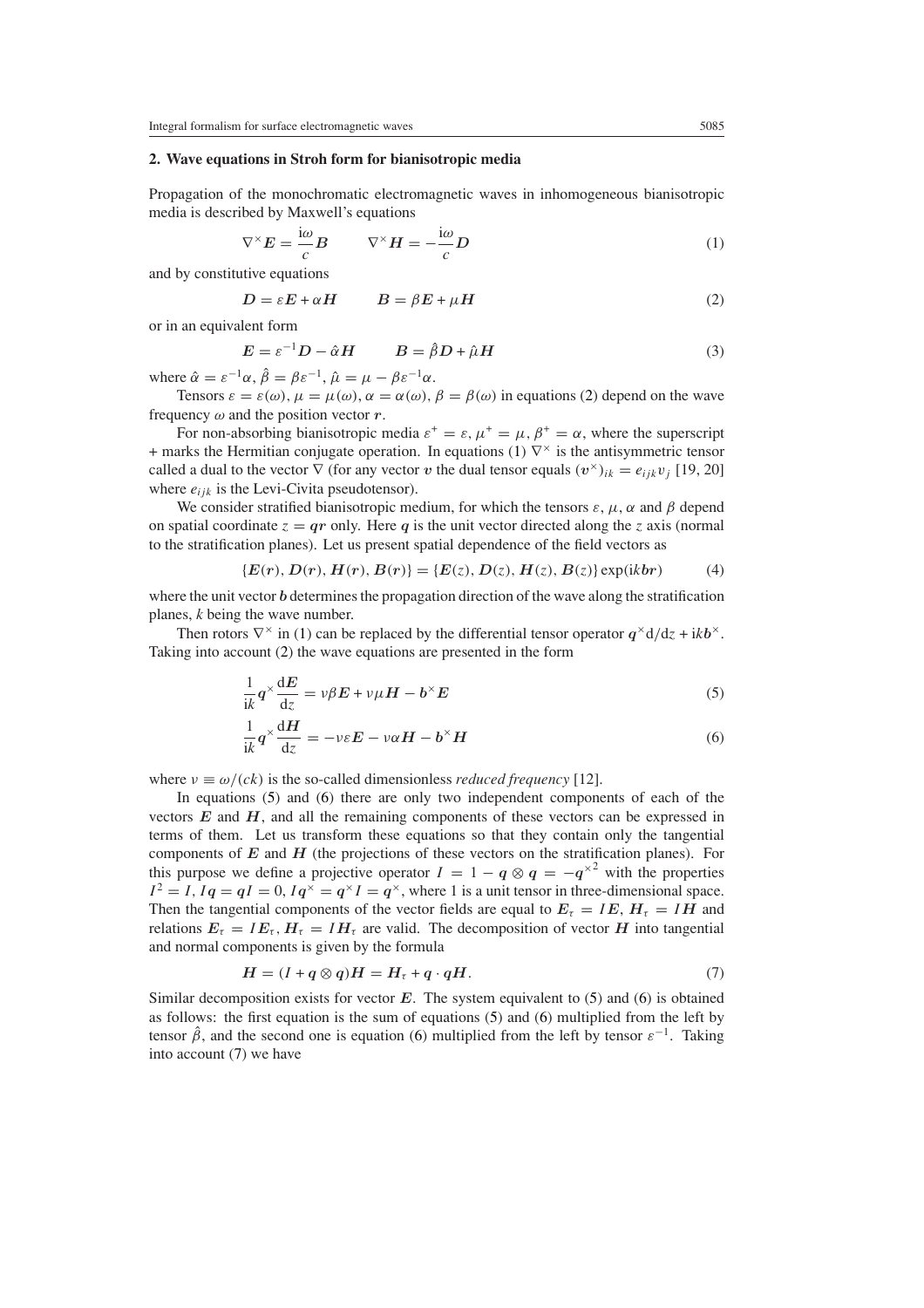$$
\frac{1}{ik}\frac{d(q \times E)}{dz} + \frac{1}{ik}\hat{\beta}q^{\times}\frac{dH_{\tau}}{dz} = \rho IH_{\tau} + \rho q \cdot qH - b^{\times}E
$$
\n(8)

$$
\frac{1}{ik}\varepsilon^{-1}q^{\times}\frac{dH_{\tau}}{dz} = -\tau IH_{\tau} - \tau q \cdot qH - \nu E
$$
\n(9)

<span id="page-3-7"></span><span id="page-3-1"></span><span id="page-3-0"></span>where

$$
\rho = \nu \hat{\mu} - \hat{\beta} b^{\times} \qquad \tau = \varepsilon^{-1} b^{\times} + \nu \hat{\alpha}.
$$
 (10)

Now we multiply equation [\(8\)](#page-3-0) from the left by vector *q*, and equation [\(9\)](#page-3-1) by vector  $a \equiv b \times q$ 

$$
\frac{1}{ik}q\hat{\beta}q^{\times}\frac{dH_{\tau}}{dz} = q\rho IH_{\tau} + q\rho q \cdot qH + aE
$$

$$
\frac{1}{ik}a\varepsilon^{-1}q^{\times}\frac{dH_{\tau}}{dz} = -a\tau IH_{\tau} - a\tau q \cdot qH - v aE
$$

<span id="page-3-2"></span>whence it follows that the normal component of field *H* is equal to

$$
qH = \frac{1}{ikr}q\theta q^{\times} \frac{dH_{\tau}}{dz} - \frac{1}{r}(a\tau I - vq\rho I)H_{\tau}
$$
\n(11)

<span id="page-3-8"></span>where

$$
\theta = \mathbf{b}^{\times} \varepsilon^{-1} - \nu \hat{\beta} \tag{12}
$$

$$
r = a\tau q - vq\rho q = a\varepsilon^{-1}a + v a\hat{\alpha}q + vq\hat{\beta}a - v^2q\hat{\mu}q.
$$
 (13)

<span id="page-3-9"></span>Scalar multiplying equation [\(9\)](#page-3-1) by vector  $q$  and taking into consideration equation [\(11\)](#page-3-2) gives an expression for the scalar product of vectors *q* and  $\mathcal{E} \equiv vE$  as a function of  $H<sub>\tau</sub>$  and  $dH<sub>\tau</sub>/dz$ :

<span id="page-3-3"></span>
$$
q\mathcal{E} = -\frac{1}{ik} \left( q\varepsilon^{-1} q^\times I + \frac{1}{r} q\tau q \otimes q\theta q^\times I \right) \frac{dH_\tau}{dz} - \left[ q\tau I - \frac{1}{r} q\tau q \otimes (a\tau I - \nu q\rho I) \right] H_\tau.
$$
\n(14)

Vector product  $q \times \mathcal{E}$  is found by multiplying equation [\(9\)](#page-3-1) from the left by tensor  $Iq^{\times}$ and is represented by a formula similar to [\(14\)](#page-3-3) with replacement of the factors *q* on the left in each member of [\(14\)](#page-3-3) by *Iq*<sup>×</sup>:

<span id="page-3-5"></span>
$$
q \times \mathcal{E} = -\frac{1}{ik} \left( I q^{\times} \varepsilon^{-1} q^{\times} I + \frac{1}{r} I q^{\times} \tau q \otimes q \theta q^{\times} I \right) \frac{dH_{\tau}}{dz} - \left[ I q^{\times} \tau I - \frac{1}{r} I q^{\times} \tau q \otimes (a \tau I - \nu q \rho I) \right] H_{\tau}.
$$
 (15)

<span id="page-3-4"></span>An additional equation that links vectors  $d(q \times \mathcal{E})/dz$ ,  $dH_{\tau}/dz$  and  $H_{\tau}$  is obtained from [\(8\)](#page-3-0) by multiplication from the left by tensor *νI* :

$$
\frac{1}{ik}\frac{d(q\times\mathcal{E})}{dz} + \frac{\nu}{ik}I\hat{\beta}q^{\times}\frac{dH_{\tau}}{dz} = \nu I\rho IH_{\tau} + \nu I\rho q \otimes qH - a \otimes q\mathcal{E}.
$$
 (16)

In equation [\(16\)](#page-3-4) it is taken into account that  $Ib^{\times} = -q^{\times}(q^{\times}b^{\times}) = -q^{\times}b \otimes q = a \otimes q$ . After substitution of [\(11\)](#page-3-2) and [\(14\)](#page-3-3) this equation takes the form

<span id="page-3-6"></span>
$$
\frac{1}{ik}\frac{d(q \times \mathcal{E})}{dz} = \frac{1}{ik} \left[ I\theta q^{\times} I + \frac{1}{r} (Ib^{\times} \tau q + vI\rho q) \otimes q\theta q^{\times} I \right] \frac{dH_{\tau}}{dz} + \left[ Ib^{\times} \tau I + vI\rho I - \frac{1}{r} (Ib^{\times} \tau q + vI\rho q) \otimes (\alpha \tau I - vq\rho I) \right] H_{\tau}.
$$
\n(17)

Equations [\(15\)](#page-3-5) and [\(17\)](#page-3-6) for  $H_\tau(z)$ ,  $q \times \mathcal{E}(z)$  are equivalent to basic equations [\(5\)](#page-2-3) and [\(6\)](#page-2-4) for  $H(z)$ ,  $E(z)$ . After substitution of tensors  $\rho$ ,  $\tau$  [\(10\)](#page-3-7),  $\theta$  [\(12\)](#page-3-8) and scalar quantity  $r$  [\(13\)](#page-3-9)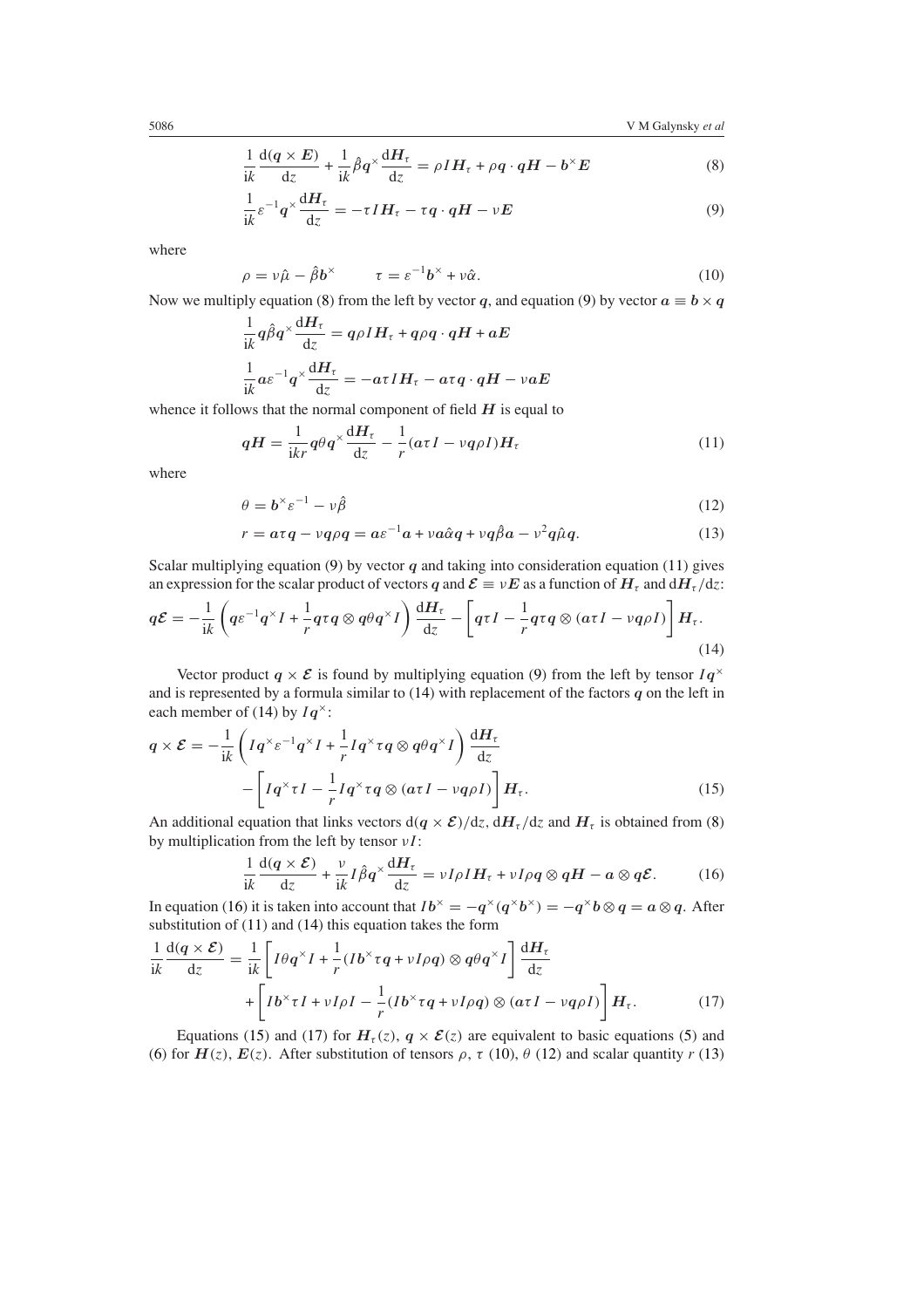coefficients before  $dH_{\tau}/dz$  and  $H_{\tau}$  in these equations are bulky. However equations [\(15\)](#page-3-5) and [\(17\)](#page-3-6) can be written in a more compact way if we use the following tensorial bilinear form *(uv)* of arbitrary vector arguments *u* and *v*:

<span id="page-4-0"></span>
$$
(uv) = Iu^{\times} \varepsilon^{-1} v^{\times} I + vIu^{\times} \hat{\alpha} I \cdot bv - vbu \cdot I\hat{\beta} v^{\times} I + v^{2}bu \cdot bv \cdot I\hat{\mu}I
$$
  

$$
- \frac{1}{r} (Iu^{\times} \varepsilon^{-1} a + vIu^{\times} \hat{\alpha}q - vbu \cdot I\hat{\beta}a + v^{2}bu \cdot I\hat{\mu}q) \otimes (a\varepsilon^{-1} v^{\times} I
$$
  

$$
+ vq\hat{\beta} v^{\times} I + v a\hat{\alpha}I \cdot bv - v^{2}q\hat{\mu}I \cdot bv).
$$
 (18)

<span id="page-4-1"></span>Then

$$
q \times \mathcal{E} = -\frac{1}{ik}(qq)\frac{dH_{\tau}}{dz} - (qb)H_{\tau} \qquad \frac{1}{ik}\frac{d(q \times \mathcal{E})}{dz} = \frac{1}{ik}(bq)\frac{dH_{\tau}}{dz} + (bb)H_{\tau}.
$$
 (19)

Tensors (*uv*) [\(18\)](#page-4-0) are planar, since  $(uv)q = q(uv) = 0$ . In orthonormal basis *b*, *q*, *a* they are represented by a  $3 \times 3$  matrix of the type

$$
\begin{pmatrix} a_{11} & 0 & a_{13} \\ 0 & 0 & 0 \\ a_{31} & 0 & a_{33} \end{pmatrix}.
$$

Note that for non-absorbing bianisotropic media the relation  $(uv)^{+} = (vu)$  is valid.

For the tensorial bilinear form of type [\(18\)](#page-4-0), there is no inverse tensor in threedimensional space; however, it can be inverted in a two-dimensional subspace orthogonal to *q*. The corresponding operation is called pseudoinversion, and pseudoinverse tensor *(uv)*<sup>−</sup> is introduced according to formula  $(uv)^{-(uv)} = (uv)(uv)^{-} = I$ . The projective operator *I* is the operator of identical transformation in the two-dimensional subspace. Multiplying the first equation [\(19\)](#page-4-1) from the left by  $(qq)^-$  we find the derivative  $dH_t/dz$  and then exclude it from the second equation. As a result we can write the system of wave equations in the following block-matrix form:

$$
\frac{dU(z)}{dz} = ikN(z)U(z) \qquad U = \begin{pmatrix} H_{\tau} \\ q \times \mathcal{E} \end{pmatrix} \qquad N = \begin{pmatrix} N_{11} & N_{12} \\ N_{21} & N_{22} \end{pmatrix} \tag{20}
$$

<span id="page-4-3"></span><span id="page-4-2"></span>where tensorial elements of a block 6 × 6 matrix *N* assume the form

$$
N_{11} = -(qq)^{-}(qb)
$$
  
\n
$$
N_{12} = -(qq)^{-}
$$
  
\n
$$
N_{12} = -(qq)^{-}
$$
  
\n
$$
N_{21} = -(bq)(qq)^{-}(qb)
$$
  
\n
$$
N_{22} = -(bq)(qq)^{-}.
$$
\n(21)

<span id="page-4-4"></span>In view of the fact that tensor [\(18\)](#page-4-0) for non-absorbing bianisotropic media possesses the above-mentioned symmetry properties, it is not difficult to verify that for these media

$$
N_{12}^+ = N_{12} \qquad N_{21}^+ = N_{21} \qquad N_{11}^+ = N_{22}.\tag{22}
$$

Thus, system [\(20\)](#page-4-2) of the first-order differential equations describes the propagation of monochromatic electromagnetic waves in stratified bianisotropic media. The fundamental solution of this system can be presented in an evolution form by means of a product integral [21]

$$
U(z) = \int_{z_0}^{\widehat{z}} (E + ikN(z) dz) U(z_0)
$$
 (23)

<span id="page-4-5"></span>where

$$
E = \begin{pmatrix} I & 0 \\ 0 & I \end{pmatrix} \tag{24}
$$

and  $U(z_0)$  is a predetermined field vector in the plane  $z = z_0$ . In a general case for arbitrary profile of the inhomogeneity  $\varepsilon = \varepsilon(z)$ ,  $\mu = \mu(z)$ ,  $\alpha = \alpha(z)$ ,  $\beta = \beta(z)$  the solution of these systems can only be found numerically.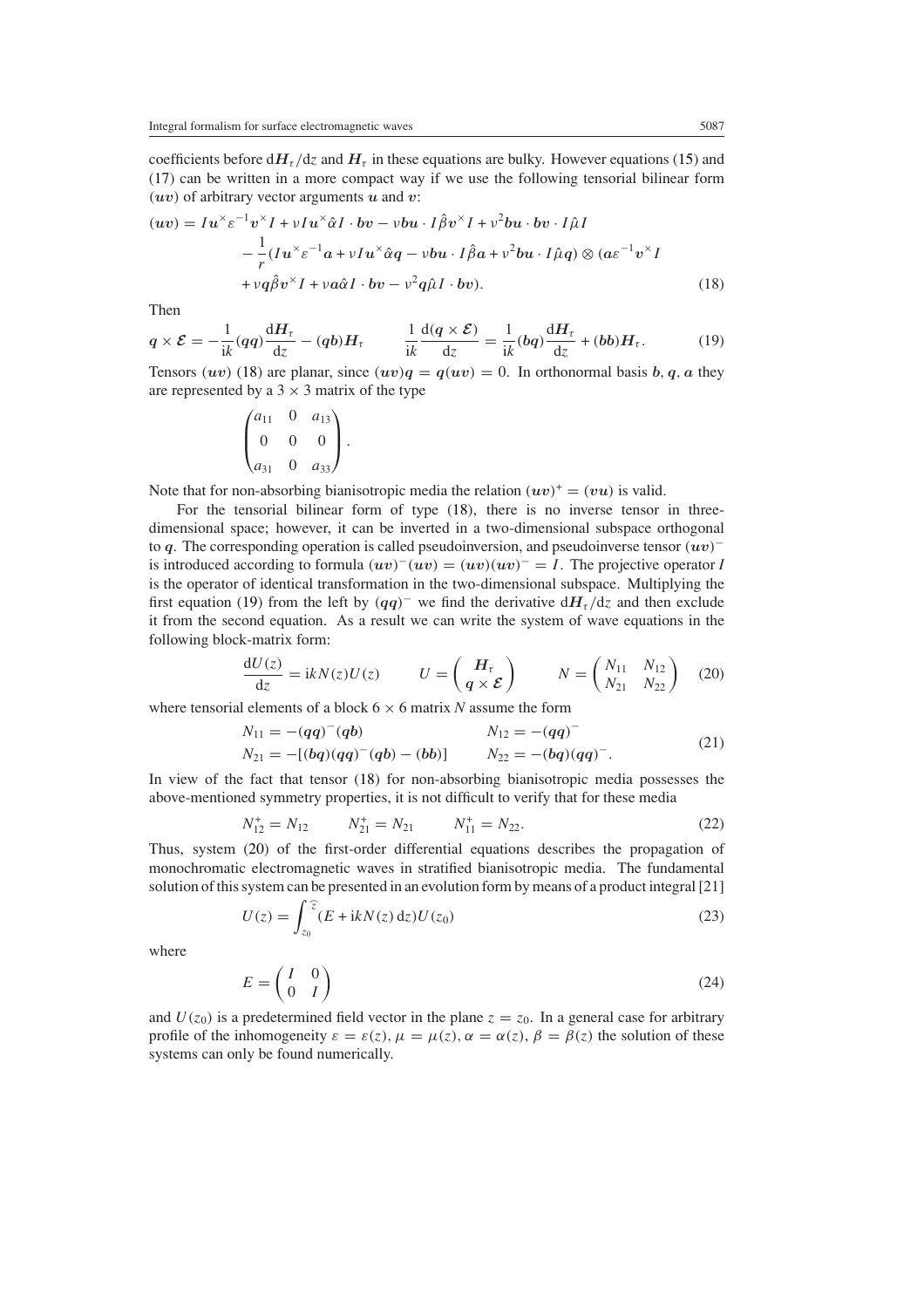The system of equations [\(20\)](#page-4-2) with matrix *N*, elements of which are introduced in the manner of [\(21\)](#page-4-3), is used for different branches of physics. It describes motion of linear straight dislocations in solid bodies [9, 22] and propagation of elastic waves in stratified anisotropic media. In the theory of surface acoustic waves the wave equations in the form  $(20)$ ,  $(21)$  were first obtained by Stroh [16] and then used in the work of Ingebrigtsen and Tonning [23].

Thus, surface waves (acoustic and electromagnetic) are described by a system of equations  $(20)$ . The representation of wave equations in the form  $(20)$ ,  $(21)$  gives rise to the integral approach of Barnett and Lothe [9, 10]. In the next sections we develop such an approach for surface polaritons in non-absorbing bianisotropic media taking into account planar structure of tensor  $(uv)$  [\(18\)](#page-4-0) and symmetry properties [\(22\)](#page-4-4) of the matrix elements *N*11*, N*12*, N*21, *N*22.

# <span id="page-5-0"></span>**3. Surface electromagnetic waves at the interface of bianisotropic media. Dispersion equations**

We consider propagation of surface electromagnetic waves with frequency  $\omega$  along the plane interface of two non-absorbing bianisotropic media, characterized by tensors  $\varepsilon(\omega) = \varepsilon^+(\omega)$ ,  $\mu(\omega) = \mu^+(\omega), \alpha(\omega) = \beta^+(\omega) \text{ and } \varepsilon'(\omega) = \varepsilon'^+(\omega), \mu'(\omega) = \mu'^+(\omega), \alpha'(\omega) = \beta'^+(\omega),$ respectively. Suppose that principal axes of these tensors, determined by their complex eigenvectors, are arbitrarily oriented with respect to the interface. We align a coordinate plane  $z = 0$  with the boundary between the media. Hereinafter all symbols with a prime refer to the medium with tensors  $\varepsilon', \mu', \alpha', \beta'$ , which is located in a half-space  $z > 0$ . Field distribution in both media is represented by a superposition of two inhomogeneous partial waves. For instance in the medium  $z < 0$ , we have

$$
H(r,t) = \sum_{s=1}^{2} C_s H_s^0 \exp[ik(b+\eta_s q)r - i\omega t] = \sum_{s=1}^{2} C_s H_s^0 \exp\left[i\omega\left(\frac{1}{c}m_s r - t\right)\right]
$$
(25)

<span id="page-5-1"></span>
$$
E(r,t) = \sum_{s=1}^{2} C_s E_s^0 \exp[ik(b+\eta_s q)r - i\omega t] = \sum_{s=1}^{2} C_s E_s^0 \exp\left[i\omega\left(\frac{1}{c}m_s r - t\right)\right]
$$
(26)

where as above  $q$  is the unit normal to the boundary directed along the *z* axis; a unit vector  $b$  $(bq = 0)$  determines the propagation direction of the wave along the boundary;  $H_s^0$ ,  $E_s^0$  are the vector amplitudes of the partial waves and  $C_s$  are weight factors. Complex coefficients  $\eta_s$ characterize decay of the surface wave when moving away from the interface, and Im  $\eta_s < 0$ . In [\(26\)](#page-5-1)  $m_s$  are the complex refraction vectors [20] of inhomogeneous partial waves:

$$
m_s = \frac{1}{\nu}(b + \eta_s q) \qquad s = 1, 2 \tag{27}
$$

<span id="page-5-2"></span>where reduced frequency  $v = \omega/(ck)$  represents phase velocity of the surface wave in units of *c* (velocity of light in vacuum). Fields  $H'(r, t)$ ,  $E'(r, t)$  in the second medium  $(z > 0)$  are also described by equations of type [\(26\)](#page-5-1) with the change of symbols  $H_s^0$ ,  $E_s^0$ ,  $C_s$ ,  $\eta_s$ ,  $m_s$  to the same with a prime. Here the decay coefficients  $\eta_s$  are subject to the condition Im  $\eta_s$  > 0.

Quantities  $\eta_s$  are found from the Fresnel equation for bianisotropic media [20]  $det[\mu^{-1}(m^{\times} - \alpha^{+})\varepsilon^{-1}(m^{\times} + \alpha) + 1] = 0$  with the vector *m* substituted in form [\(27\)](#page-5-2). Quantities  $\eta_s'$  are found from an analogous equation with tensors  $\varepsilon', \mu', \alpha'$ . This is a fourthorder algebraic equation with respect to  $\eta$  with coefficients depending on  $\nu$ .

If parameter *ν* does not exceed a value  $v_L$ , called the *limiting frequency* [12], then roots  $\eta_i$  ( $j = 1, \ldots, 4$ ) of the Fresnel equation are pairs of complex conjugate numbers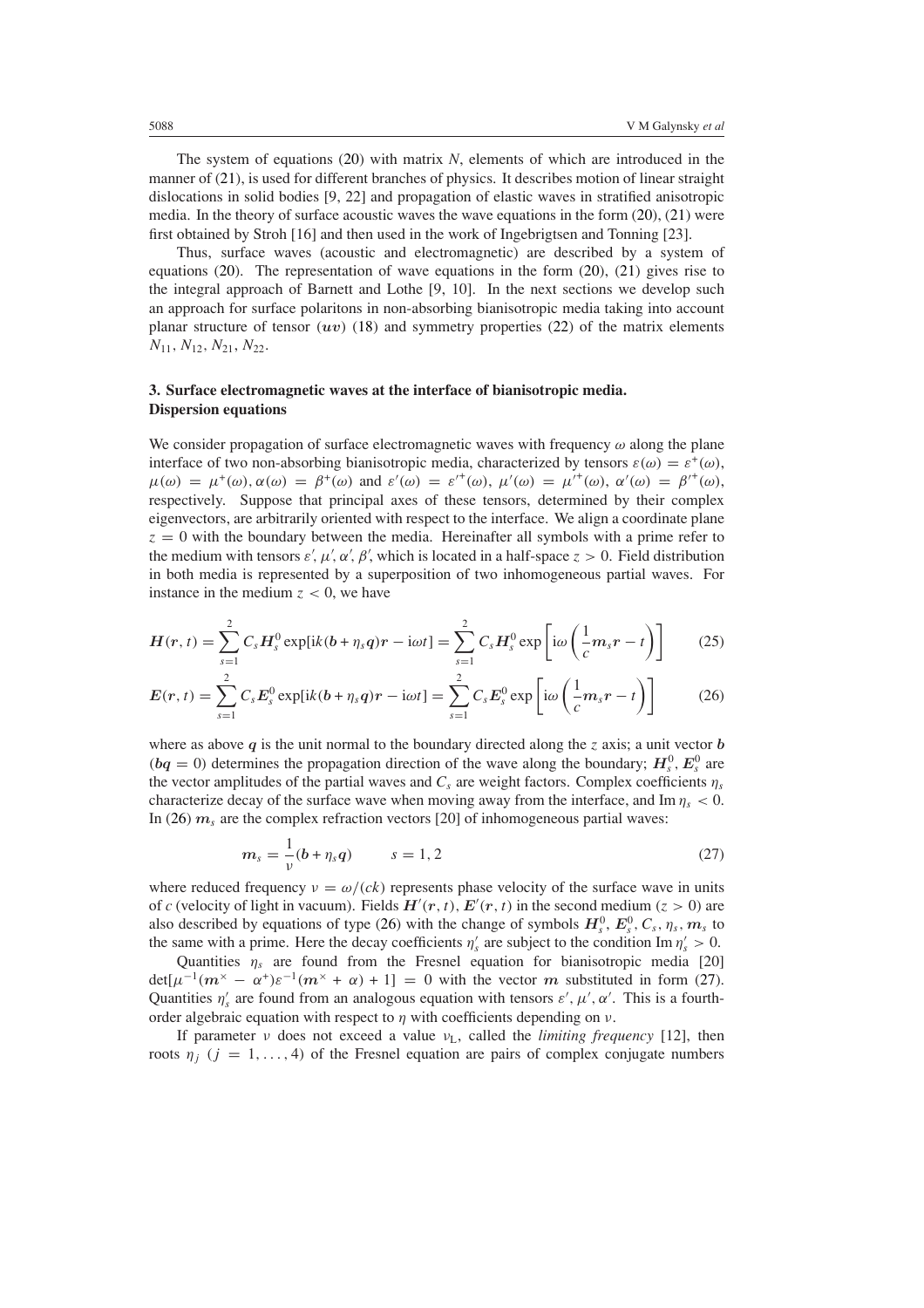

**Figure 1.** Determination of limiting frequency *ν*<sub>L</sub> using the refraction surface section.

<span id="page-6-0"></span>(in equation [\(26\)](#page-5-1) we use only these with negative imaginary part). It is convenient to find the limiting frequency *ν*<sup>L</sup> geometrically using the refraction surface section (the surface of the refraction indices for partial waves) by the plane passing through vectors *b* and *q*. Let *L* be a straight line parallel to vector *q* and originally located at infinity, which moves towards −*b* until the first contact with section curve  $S_2$  of the outer sheet of the refraction surface (figure [1\)](#page-6-0). Then the limiting frequency  $v<sub>L</sub>$  is reciprocal to the distance from the reference point *O* to the line *L*, passing through point of tangency *P*. When  $v = v_L$  both roots  $\eta_i$  of the Fresnel equation become real (or all four roots if there are two points of tangency) and correspond to the body partial waves with the refraction vectors  $m<sub>L</sub>$ .

Usually for derivation of the dispersion equations  $k = k(\omega)$  for surface electromagnetic waves, it is necessary to first find the amplitudes of the partial waves and then use boundary conditions for tangential components of these amplitudes. In the case under consideration the amplitudes  $H_s^0$ ,  $E_s^0$  satisfy the equations

$$
[\mu^{-1}(m_s^{\times} - \alpha^+) \varepsilon^{-1}(m_s^{\times} + \alpha) + 1]H_s^0 = 0
$$
  

$$
E_s^0 = -\varepsilon^{-1}(m_s^{\times} - \alpha^+)H_s^0 \qquad s = 1, 2
$$

<span id="page-6-1"></span>(similar equations are valid for  $H'_{s}^{0}$ ,  $E'_{s}^{0}$ ). Boundary conditions are written in the form

$$
H_{\tau}^{0} = H_{\tau}^{\prime 0} \qquad q \times E^{0} = q \times E^{\prime 0} \tag{28}
$$

<span id="page-6-2"></span>where

$$
H_{\tau}^{0} = \sum_{s=1}^{2} C_{s} H_{s\tau}^{0} \qquad q \times E^{0} = \sum_{s=1}^{2} C_{s} q \times E_{s}^{0}
$$
  

$$
H_{\tau}^{'0} = \sum_{s=1}^{2} C'_{s} H_{s\tau}^{'0} \qquad q \times E^{'0} = \sum_{s=1}^{2} C'_{s} q \times E_{s}^{'0}.
$$
 (29)

From equations [\(28\)](#page-6-1) and [\(29\)](#page-6-2) factors  $C_s$ ,  $C'_s$  can be excluded and as a result we get the dispersion equation in the form of  $F(v) = 0$ . Its solution  $v = v<sub>S</sub>$  will describe the surface wave only if  $0 < v_S < \hat{v}_L$ , where  $\hat{v}_L = \min(v_L, v'_L)$  is the least of the limiting frequencies for two contacting media.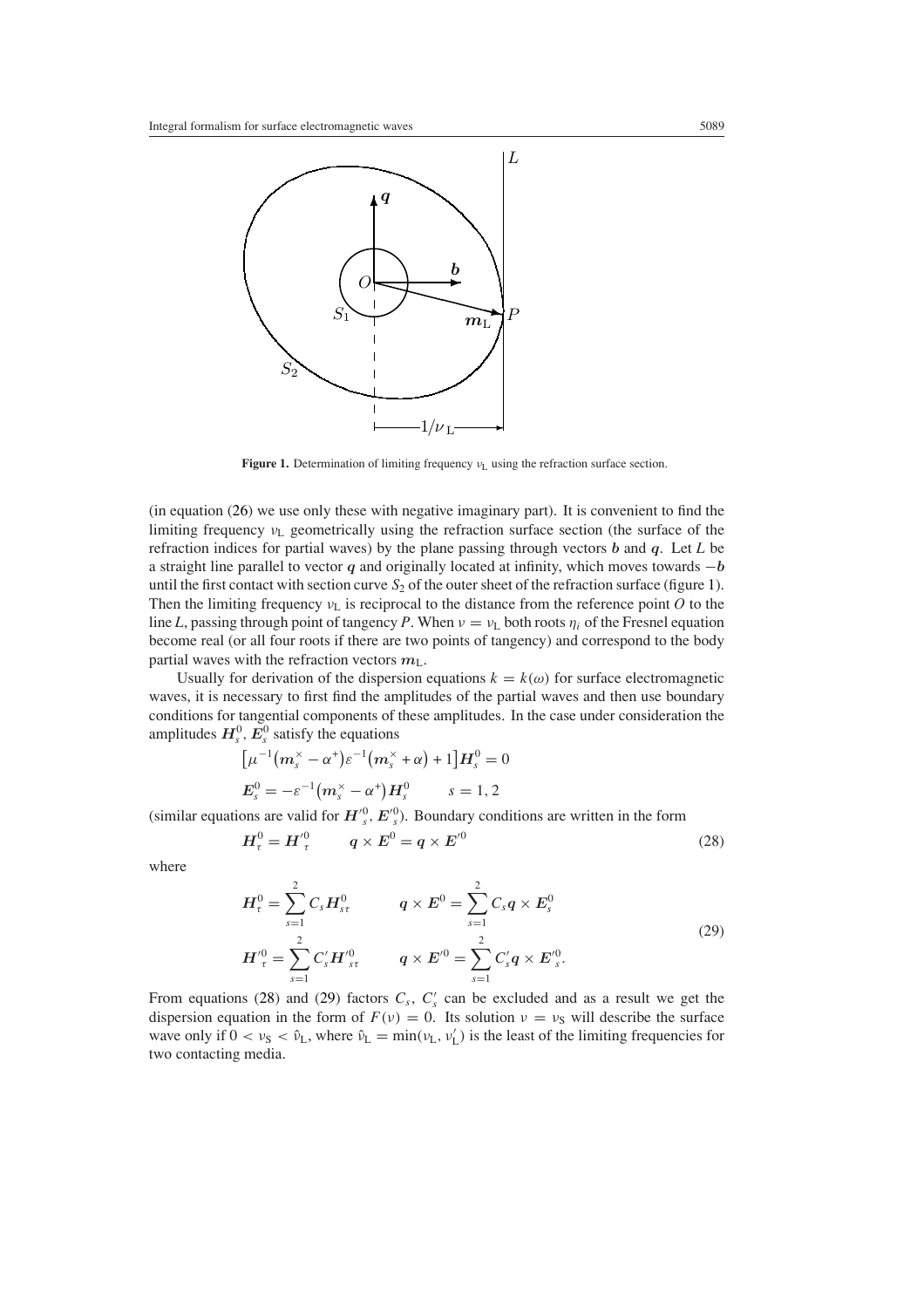<span id="page-7-1"></span>A different way of obtaining the dispersion equation is by using the surface impedance tensors in the boundary conditions. Planar surface impedance tensors  $\gamma$  and  $\gamma'$  connect the tangential components of electric and magnetic fields on the boundary [18]:

$$
q \times E^0 = \gamma H_\tau^0 \qquad q \times E'^0 = \gamma' H'^0_\tau. \tag{30}
$$

<span id="page-7-2"></span>Eliminating vectors  $H^{\prime 0}_{\tau}$ ,  $q \times E^0$ ,  $q \times E^{\prime 0}$  from [\(28\)](#page-6-1) and [\(30\)](#page-7-1), we find

$$
(\gamma - \gamma')H_{\tau}^{0} = 0. \tag{31}
$$

<span id="page-7-3"></span>Non-zero vector  $H^0_\tau$  satisfies equation [\(31\)](#page-7-2) only if the determinant of tensor  $\gamma-\gamma'$  (considered as a tensor in two-dimensional space of the interface plane) vanishes. In a three-dimensional space this corresponds to vanishing of the trace of the tensor adjoined to  $\gamma - \gamma'$  [20]:

$$
(\gamma - \gamma')_t = 0. \tag{32}
$$

Tensors  $\gamma$  and  $\gamma'$  depend on *v*, and relation [\(32\)](#page-7-3) is the dispersion equation for the surface waves. In the next section a derivation of the surface impedance tensors  $\gamma$  and  $\gamma'$  based on the representation of the wave equations in the form [\(20\)](#page-4-2), [\(21\)](#page-4-3) is given.

#### <span id="page-7-0"></span>**4. Integral representation of surface impedance tensors**

We introduce vectors

$$
U_j = \left(\frac{\boldsymbol{H}^0_{j\tau}}{\boldsymbol{q}\times\boldsymbol{\mathcal{E}}^0_j}\right)
$$

constructed from the tangential amplitude components of partial waves in the medium *z <* 0. These vectors correspond to the complex-conjugate pairs of decay coefficients  $\eta_j = \eta_{5-j}^*$ ,  $j = 1, \ldots, 4$  ( $0 \leq \nu < \nu_L$ ) and belong to the four-dimensional *amplitude space*, being a direct sum of the two-dimensional spaces orthogonal to the vector *q*. Taking into account [\(26\)](#page-5-1), system [\(20\)](#page-4-2) takes the form

$$
NU_j = \eta_j U_j \tag{33}
$$

<span id="page-7-5"></span><span id="page-7-4"></span>where matrix *N* does not depend on *z* and is a function of tensors  $\varepsilon$ ,  $\mu$ ,  $\alpha$  and  $\beta$ . Thus, *U<sub>j</sub>* are right eigenvectors of the matrix *N* in the amplitude space, and  $\eta_i$  are corresponding eigenvalues. In view of relations [\(22\)](#page-4-4), we find that

$$
TN = N^+T \tag{34}
$$

where

$$
T = \begin{pmatrix} 0 & I \\ I & 0 \end{pmatrix}.
$$

Now introduce vectors  $W_j = TU_{5-j}$ ,  $j = 1, ..., 4$ . From [\(33\)](#page-7-4) and [\(34\)](#page-7-5) it follows that  $W_j^+$ are left eigenvectors of the matrix *N*:

$$
W_j^+N=\eta_jW_j^+.
$$

<span id="page-7-6"></span>If all the eigenvalues  $\eta_j$  are different, then vectors  $U_j$  and  $W_i^+$  ( $i \neq j$ ) are biorthogonal:  $W_i^+ U_j = 0$ . These vectors can be normalized

$$
W_i^+ U_j = \delta_{ij} \qquad i, j = 1, \dots, 4 \tag{35}
$$

<span id="page-7-7"></span>where  $\delta_{ij}$  is a Kronecker delta. Thus, vectors  $U_j$  form a basis in the amplitude space, and vectors *Wj* form the adjoined basis. The completeness condition is written in the form

$$
\sum_{j=1}^{4} U_j \otimes W_j^+ = E
$$
 (36)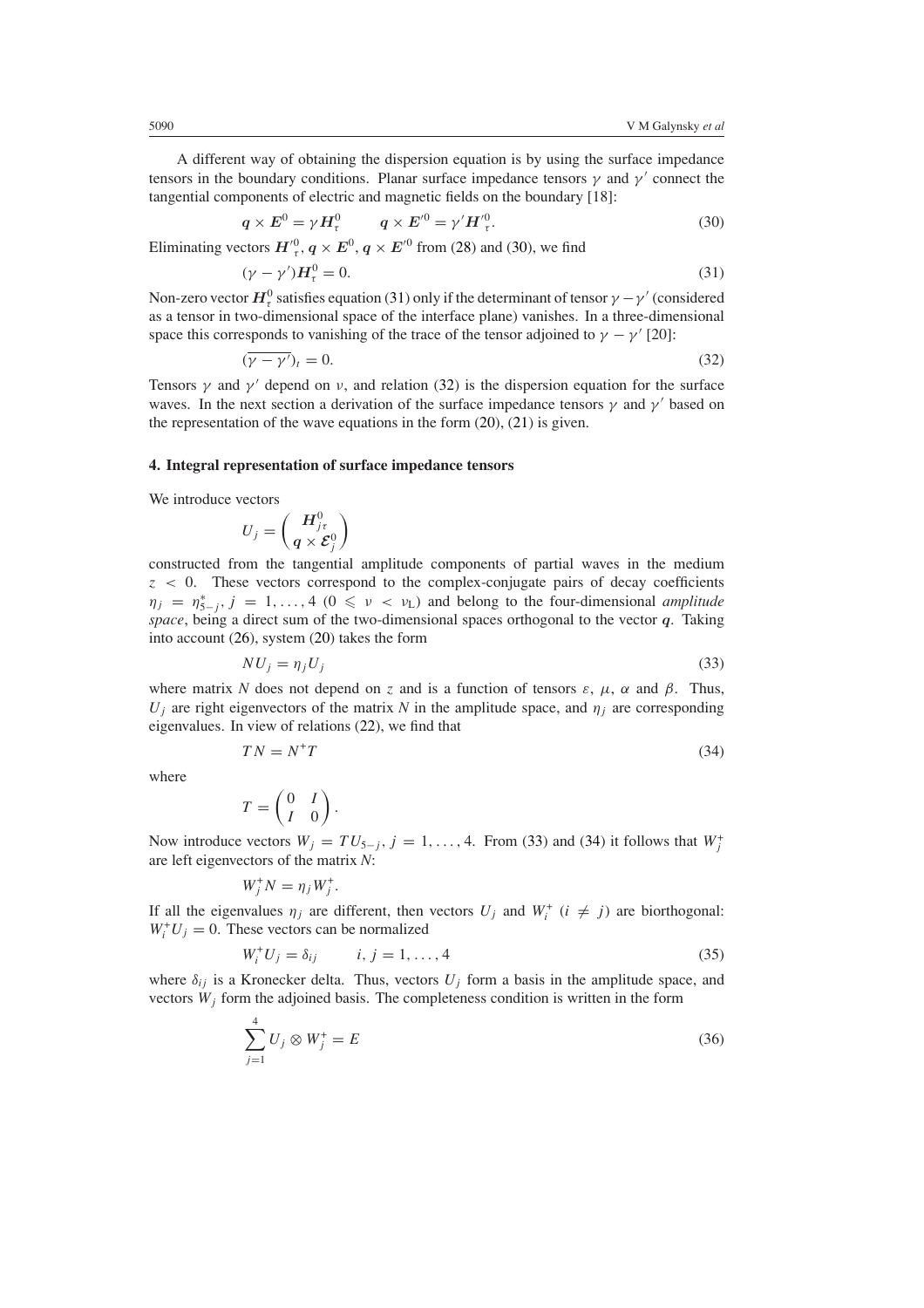where *E* [\(24\)](#page-4-5) is an identical operator in the amplitude space. For tangential amplitude components of the partial waves, equations [\(35\)](#page-7-6) and [\(36\)](#page-7-7) take the form

$$
H^0_{j\tau}\big(q\times\mathcal{E}^{0*}_{5-i}\big)+H^{0*}_{5-i\tau}\big(q\times\mathcal{E}^0_j\big)=\delta_{ij}\qquad i,\,j=1,\ldots,4
$$

and

$$
\sum_{j=1}^{4} H_{j\tau}^{0} \otimes (q \times \mathcal{E}_{5-j}^{0*}) = I \qquad \sum_{j=1}^{4} H_{j\tau}^{0} \otimes H_{5-j\tau}^{0*} = 0
$$
  

$$
\sum_{j=1}^{4} (q \times \mathcal{E}_{j}^{0}) \otimes (q \times \mathcal{E}_{5-j}^{0*}) = 0.
$$

Now consider matrix

$$
N(\phi) = -\begin{pmatrix} (e_2e_2)^{-}(e_2e_1) & (e_2e_2)^{-} \\ (e_1e_2)(e_2e_2)^{-}(e_2e_1) - (e_1e_1) & (e_1e_2)(e_2e_2)^{-} \end{pmatrix}
$$

<span id="page-8-4"></span>where elements are tensors [\(18\)](#page-4-0) with vector arguments

$$
e_1 = b\cos\phi + q\sin\phi \qquad e_2 = -b\sin\phi + q\cos\phi. \tag{37}
$$

<span id="page-8-1"></span>Its eigenvectors and eigenvalues depend on *φ*:

$$
N(\phi)U_j(\phi) = \eta_j(\phi)U_j(\phi) \qquad W_j^+(\phi)N(\phi) = \eta_j(\phi)W_j^+(\phi) \tag{38}
$$

<span id="page-8-0"></span>and  $W_i^+(\phi)U_j(\phi) = \delta_{ij}$ . At  $\phi = 0$  matrix  $N(\phi)$  coincides with the matrix N of system [\(20\)](#page-4-2), and its eigenvectors and eigenvalues coincide with the quantities  $U_j$ ,  $W_j$  and  $\eta_j$  which describe real physical fields. It is important that

$$
\frac{dN(\phi)}{d\phi} = -\{E + [N(\phi)]^2\}.
$$
\n(39)

Formula [\(39\)](#page-8-0) is checked directly by calculation and comparison of the expressions on its left-hand and right-hand sides. Note that to calculate the derivative  $dN(\phi)/d\phi$ , we take into account relations

$$
\frac{de_1}{d\phi} = e_2 \qquad \frac{de_2}{d\phi} = -e_1 \qquad \frac{d(uv)}{d\phi} = \left(\frac{du}{d\phi}v\right) + \left(u\frac{dv}{d\phi}\right)
$$

$$
\frac{d(e_2e_2)^-}{d\phi} = -(e_2e_2)^{-} \frac{d(e_2e_2)}{d\phi}(e_2e_2)^{-}.
$$

The last of these equations can be obtained by differentiation of the equation  $(e_2e_2)(e_2e_2)^{-1}$ *I* with respect to *φ* .

<span id="page-8-2"></span>Differentiating both parts of the first equation [\(38\)](#page-8-1) with respect to  $\phi$  and taking into account [\(39\)](#page-8-0) gives

$$
[N(\phi) - \eta_j(\phi)E] \frac{\mathrm{d}U_j(\phi)}{\mathrm{d}\phi} = \left[\frac{\mathrm{d}\eta_j(\phi)}{\mathrm{d}\phi} + 1 + \eta_j^2(\phi)\right] U_j(\phi). \tag{40}
$$

<span id="page-8-3"></span>Then multiplying equation [\(40\)](#page-8-2) from the left by vector  $W_j^+(\phi)$ , we obtain

$$
\frac{\mathrm{d}\eta_j(\phi)}{\mathrm{d}\phi} = -1 - \eta_j^2(\phi) \tag{41}
$$

$$
N(\phi)\frac{\mathrm{d}U_j(\phi)}{\mathrm{d}\phi} = \eta_j(\phi)\frac{\mathrm{d}U_j(\phi)}{\mathrm{d}\phi}.\tag{42}
$$

It is obvious that  $dU_i(\phi)/d\phi$  is a right eigenvector of the matrix  $N(\phi)$  with the same eigenvalue as that for eigenvector  $U_i(\phi)$ . Suppose that all eigenvalues  $\eta_i(\phi)$  are different and eigenvectors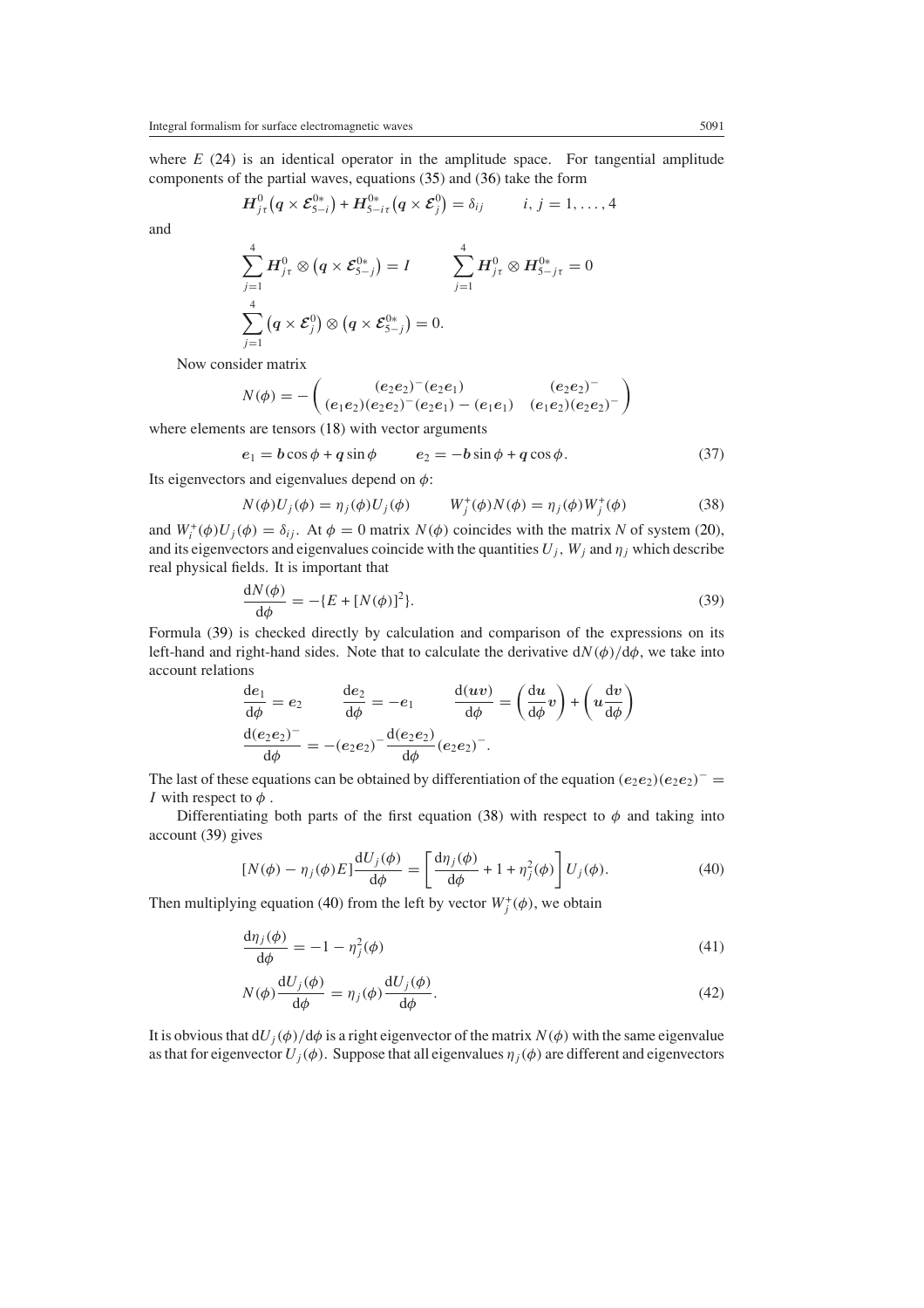$U_i(\phi)$  generate one-dimensional eigensubspaces (there is no degeneracy of eigenvalues), we have  $dU_j(\phi)/d\phi = f_j(\phi)U_j(\phi)$ , where  $f_j(\phi)$  are some scalar functions. Thus when  $\phi$ is changed, vectors  $U_i(\phi)$  preserve their 'direction'. Since they are normalized, they also preserve their 'length', i.e. they do not depend on  $\phi$ . So in equations [\(38\)](#page-8-1) it is possible to replace  $U_i(\phi)$ ,  $W_i(\phi)$  by vectors of the partial wave amplitudes  $U_j = U_j(0)$ ,  $W_j = W_j(0)$ and then average over *φ*

$$
\mathcal{N}U_j = p_j U_j \qquad \mathcal{N} = \begin{pmatrix} S & Q \\ B & S^+ \end{pmatrix} \tag{43}
$$

<span id="page-9-6"></span><span id="page-9-4"></span>where  $p_j = \frac{1}{\pi}$  *<sup>π</sup>*  $\int_{0}^{\pi} \eta_j(\phi) d\phi$ , and elements of matrix N equal

$$
S = -\frac{1}{\pi} \int_0^{\pi} (e_2 e_2)^{-} (e_2 e_1) d\phi \qquad Q = -\frac{1}{\pi} \int_0^{\pi} (e_2 e_2)^{-} d\phi \qquad (44)
$$

$$
B = -\frac{1}{\pi} \int_0^{\pi} \left[ (e_1 e_2)(e_2 e_2)^{-} (e_2 e_1) - (e_1 e_1) \right] d\phi.
$$
 (45)

<span id="page-9-0"></span>Solving differential equations [\(41\)](#page-8-3) under initial conditions  $\eta_i(0) = \eta_i$ , we find that values *p<sub>j</sub>* equal  $-i$  or i depending on the sign of the imaginary part of  $\eta_j$  (negative or positive). Equation [\(26\)](#page-5-1) includes decay coefficients  $\eta_1$ ,  $\eta_2$  with negative imaginary part, so we have

$$
\mathcal{N}U_{1,2} = -iU_{1,2} \qquad \mathcal{N}U_{3,4} = iU_{3,4}.\tag{46}
$$

<span id="page-9-2"></span>The first equation [\(46\)](#page-9-0) is satisfied not only by the vectors  $U_1$  and  $U_2$  (amplitudes of the partial waves), but also by any linear combination of these vectors. Taking into consideration [\(29\)](#page-6-2) and [\(30\)](#page-7-1), we find

$$
\begin{pmatrix} S & Q \ B & S^+ \end{pmatrix} \begin{pmatrix} H_v^0 \\ \nu \gamma H_v^0 \end{pmatrix} = -i \begin{pmatrix} H_v^0 \\ \nu \gamma H_v^0 \end{pmatrix}
$$
(47)

<span id="page-9-1"></span>whence

$$
(iI + S + \nu Q\gamma)H_{\tau}^{0} = 0. \tag{48}
$$

Formula [\(48\)](#page-9-1) is derived from the system of wave equations [\(33\)](#page-7-4) under the condition  $0 \leq v < v_L$ and boundary conditions have not been used for its derivation. Consequently, equation [\(48\)](#page-9-1) is valid for any predetermined tangential component  $H<sub>\tau</sub>$  of the magnetic field on the boundary. This means that  $iI + S + vQ\gamma = 0$  and the surface impedance tensor equals

$$
\gamma = \frac{1}{\nu} Q^{-}(-iI - S). \tag{49}
$$

<span id="page-9-3"></span>Equations [\(47\)](#page-9-2)–[\(49\)](#page-9-3) were obtained under the assumption that eigenvalues  $\eta_i$  of the matrix *N* are different. It is possible to show that these equations are also true in the presence of the degeneracy  $(\eta_1 = \eta_2)$ .

<span id="page-9-7"></span>The surface impedance tensor  $\gamma'$  for the second medium  $z > 0$  can be calculated similarly as

$$
\gamma' = \frac{1}{\nu} Q'^{-} (\mathrm{i}I - S') \tag{50}
$$

under the condition  $0 \le v < v'_{L}$ . Here, unlike [\(49\)](#page-9-3), the projective tensor *I* is multiplied by +i since Im  $\eta'_{1,2} > 0$ . Tensors *S'* and *Q'* have an integral representation [\(44\)](#page-9-4) with the bilinear tensorial forms [\(18\)](#page-4-0) where  $\varepsilon \longrightarrow \varepsilon', \mu \longrightarrow \mu', \alpha \longrightarrow \alpha', \beta \longrightarrow \beta'.$ 

<span id="page-9-5"></span>Let us multiply equations [\(46\)](#page-9-0) from the left by the matrix  $\mathcal N$ 

$$
\mathcal{N}^2 U_j = -U_j \qquad j = 1, ..., 4. \tag{51}
$$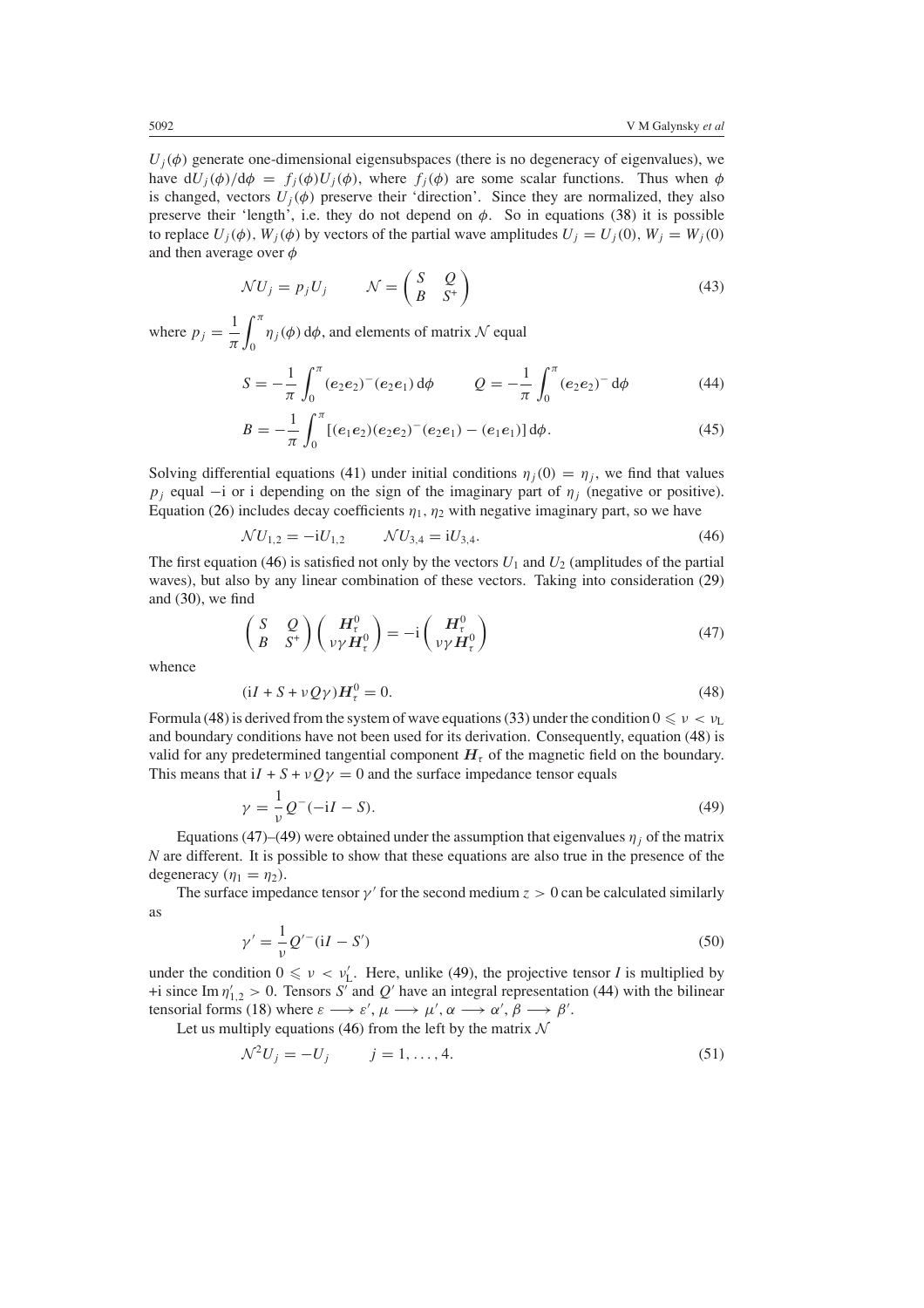Vectors  $U_1, U_2, U_3, U_4$  form a basis in the amplitude space, and from [\(51\)](#page-9-5) it follows that matrix  $\mathcal{N}^2$  coincides with  $-E$ . Using representations [\(24\)](#page-4-5) and [\(43\)](#page-9-6) for matrices *E* and  $\mathcal{N}$ , we conclude that *S,Q* and *B* satisfy tensor equations

$$
S^2 + QB + I = 0 \t\t BS + S^+B = 0 \t\t SO + QS^+ = 0.
$$

The last of these equations multiplied from the left and from the right by *Q*<sup>−</sup> takes the form  $Q^-S + S^+Q^- = 0$ . Therefore, it is easy to check that the surface impedance tensor *γ* [\(49\)](#page-9-3) is anti-Hermitian  $\gamma^+ = -\gamma$  (it is also true for tensor *γ* [\(50\)](#page-9-7)). The anti-Hermitian property of tensors  $\gamma$  and  $\gamma'$  indicates that in any point of contacting media, the time averaged Poynting vector *S* is parallel to the boundary. Truly, tensor  $\gamma$  connects not only tangential field component  $H^0_\tau$  and  $q \times E^0$  at the interface, but also tangential component  $H_\tau(z)$  and  $q \times E(z)$  for any point  $z = qr < 0$ , since the nature of dependences  $H_\tau(z)$  and  $q \times E(z)$  on *z* is the same (see  $(26)$ ). As a result it appears that energy flow of the wave is absent towards  $q$ :

$$
qS = \frac{c}{16\pi} q[E(z) \times H^*(z) + E^*(z) \times H(z)]
$$
  
= 
$$
\frac{c}{16\pi} [H^*_\tau(z)(q \times E(z)) + (q \times E^*(z))H_\tau(z)]
$$
  
= 
$$
\frac{c}{16\pi} H^*_\tau(z)(\gamma + \gamma^+) H_\tau(z) = 0.
$$

#### <span id="page-10-0"></span>**5. Surface electromagnetic waves at the interface of bianisotropic and isotropic media**

As an illustrative example of the method presented above, we consider the interface of bianisotropic and isotropic media and investigate the existence conditions of the surface electromagnetic waves.

Let an isotropic medium with inverse dielectric permittivity tensor  $\varepsilon^{-1} = a'1$  (where *a'* is inverse scalar permittivity) occupy upper half-space  $z > 0$ , and a bianisotropic medium characterized by material tensors

$$
\varepsilon^{-1} = a1 + (b - a)q \otimes q \qquad \mu = \mu 1 \qquad \alpha = \beta = igq^{\times} \tag{52}
$$

<span id="page-10-1"></span>where  $a = 1/\varepsilon_{\perp}, b = 1/\varepsilon_{\parallel}$ , occupies lower half-space  $z < 0$ . Medium [\(52\)](#page-10-1) corresponds to the crystals of symmetry classes 3 m*,* 4 mm and 6 mm. We consider the case of optical axis perpendicular to the boundary. Then tensors  $(e_2e_2)$ ,  $(e_1e_1)$  take the form

$$
(e_2e_1) = \{-iagv + [b - a - (\mu - ag^2)v^2] \cos \phi \sin \phi\} a \otimes a
$$

$$
+ \frac{\mu v^2}{a - \mu v^2} [iagv + (\mu - ag^2)v^2 \cos \phi \sin \phi] b \otimes b
$$
(53)

$$
(e_2 e_2) = \{-a\cos^2\phi - [b - (\mu - ag^2)\nu^2]\sin^2\phi\}a \otimes a
$$
  
 
$$
+ \frac{\mu\nu^2}{a - \mu\nu^2} \{a\cos^2\phi + [a - (\mu - ag^2)\nu^2]\sin^2\phi\}b \otimes b.
$$
 (54)

Now we calculate pseudoinverse tensor  $(e_2e_2)^{-}$ :

<span id="page-10-2"></span>
$$
(e_2e_2)^{-} = \frac{-1}{a\cos^2\phi + [b - (\mu - ag^2)\nu^2]\sin^2\phi}a \otimes a
$$
  
 
$$
+ \frac{a - \mu\nu^2}{\mu\nu^2 \{a\cos^2\phi + [a - (\mu - ag^2)\nu^2]\sin^2\phi\}}b \otimes b
$$
 (55)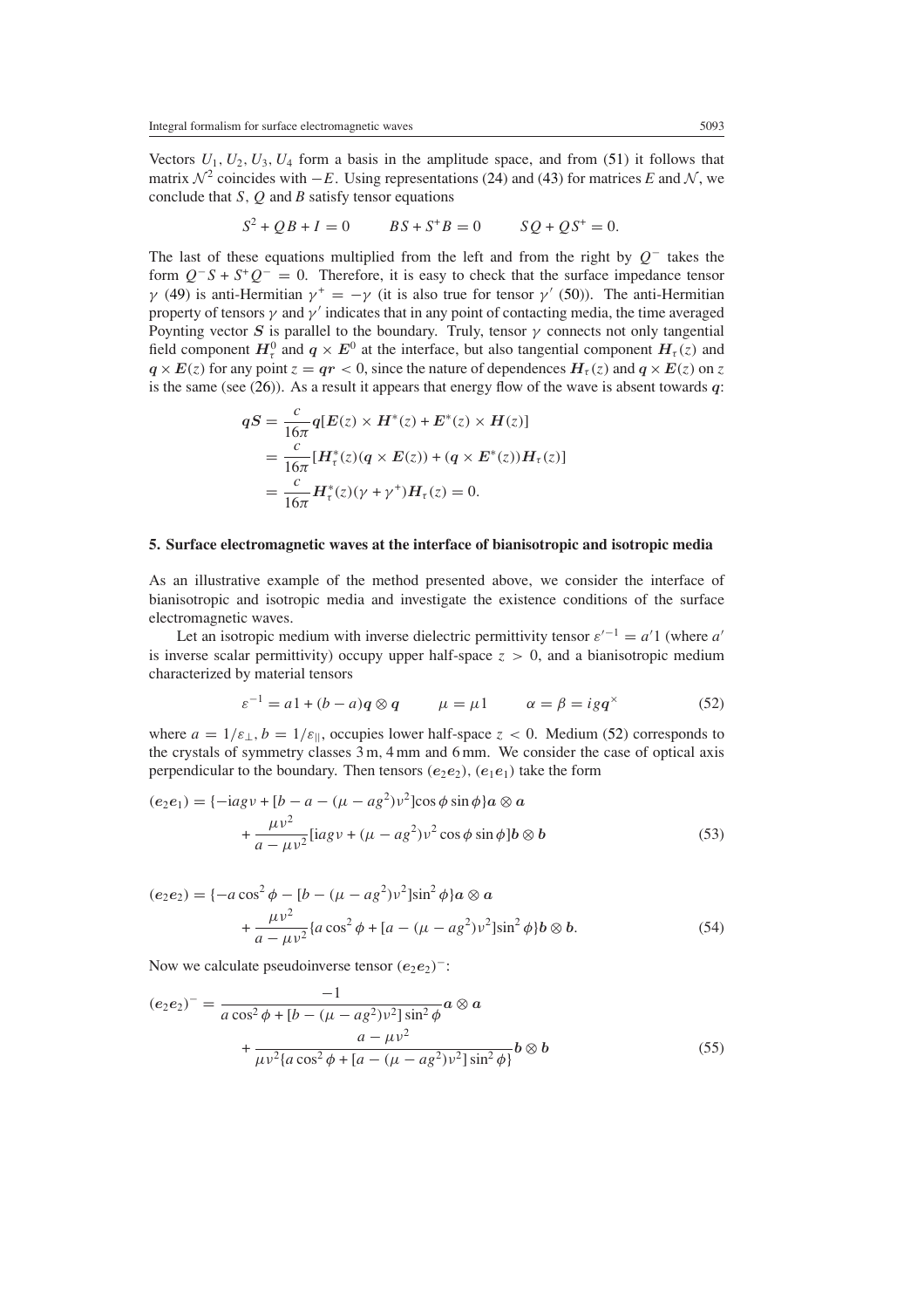and product of tensors  $(e_2e_2)^-$  and  $(e_2e_1)$ :

<span id="page-11-0"></span>
$$
(e_2e_2)^{+}(e_2e_1) = \frac{\text{i}ag \nu - [b - a - (\mu - ag^2)\nu^2] \cos \phi \sin \phi}{a \cos^2 \phi + [b - (\mu - ag^2)\nu^2] \sin^2 \phi} a \otimes a + \frac{\text{i}ag \nu + (\mu - ag^2)\nu^2 \cos \phi \sin \phi}{a \cos^2 \phi + [a - (\mu - ag^2)\nu^2] \sin^2 \phi} b \otimes b.
$$
(56)

Clearly, tensors *Q* and *S* [\(44\)](#page-9-4) are expressed in terms of integrals

$$
J_{(1;2)} = \frac{1}{\pi} \int_0^{\pi} \frac{(1; \cos \phi \sin \phi) d\phi}{k_1 \cos^2 \phi + k_2 \sin^2 \phi}.
$$
 (57)

<span id="page-11-1"></span>Integral *J*<sub>2</sub> equals zero and *J*<sub>1</sub> =  $1/(\sqrt{k_1k_2})$ . Next, substituting formulae [\(55\)](#page-10-2) and [\(56\)](#page-11-0) into [\(44\)](#page-9-4) yields expressions for *Q* and *S*:

$$
Q = \frac{1}{\sqrt{a[b - (\mu - ag^2)\nu^2]}} a \otimes a - \frac{a - \mu\nu^2}{\mu\nu^2 \sqrt{a[a - (\mu - ag^2)\nu^2]}} b \otimes b \qquad (58)
$$

$$
S = \frac{-iagv}{\sqrt{a[b - (\mu - ag^2)v^2]}} a \otimes a + \frac{-iagv}{\sqrt{a[a - (\mu - ag^2)v^2]}} b \otimes b.
$$
 (59)

<span id="page-11-2"></span>Finally from formulae [\(49\)](#page-9-3), [\(58\)](#page-11-1) and [\(59\)](#page-11-2) we arrive at the following expression for the surface impedance tensor

<span id="page-11-3"></span>
$$
\gamma = \frac{i\mu v}{a - \mu v^2} \left\{ \sqrt{a[a - (\mu - ag^2)v^2]} - agv \right\} b \otimes b
$$

$$
- \frac{i}{v} \left\{ \sqrt{a[b - (\mu - ag^2)v^2]} - agv \right\} a \otimes a. \tag{60}
$$

<span id="page-11-4"></span>Similarly it is possible to find  $\gamma'$  [\(50\)](#page-9-7) for the isotropic medium occupying the upper half-space

$$
\gamma' = -i\nu \sqrt{\frac{a'}{a' - \nu^2}} b \otimes b + \frac{i}{\nu} \sqrt{a'(a' - \nu^2)} a \otimes a. \tag{61}
$$

Using surface impedance tensors [\(60\)](#page-11-3) and [\(61\)](#page-11-4), we get the dispersion equation:

<span id="page-11-5"></span>
$$
F(v) = 0 \tag{62}
$$

$$
F(v) = \left\{ \frac{\mu}{a - \mu v^2} \left[ \sqrt{a[a - (\mu - ag^2)v^2]} - agv \right] + \sqrt{\frac{a'}{a' - v^2}} \right\}
$$

$$
\times \left\{ \sqrt{a[b - (\mu - ag^2)v^2]} - agv + \sqrt{a'(a' - v^2)} \right\}.
$$
(63)

Solutions of the dispersion equation [\(62\)](#page-11-5) exist if some conditions are valid.

Namely, for a positive crystal  $a > b$ , we have

<span id="page-11-6"></span>• for given  $a, b, g$  parameter  $a'$  must satisfy the condition

$$
b/\mu < a' \leqslant \frac{b + \sqrt{b[b - 4a^2g^2(\mu - ag^2)]}}{2(\mu - ag^2)}\tag{64}
$$

<span id="page-11-7"></span>• for given *a*, *b*,  $a'(a' > b/\mu')$  parameter *g* must satisfy the condition

$$
\frac{a'(\mu a' - b)}{a(ab + a'^2)} \leqslant g^2 < \mu/a. \tag{65}
$$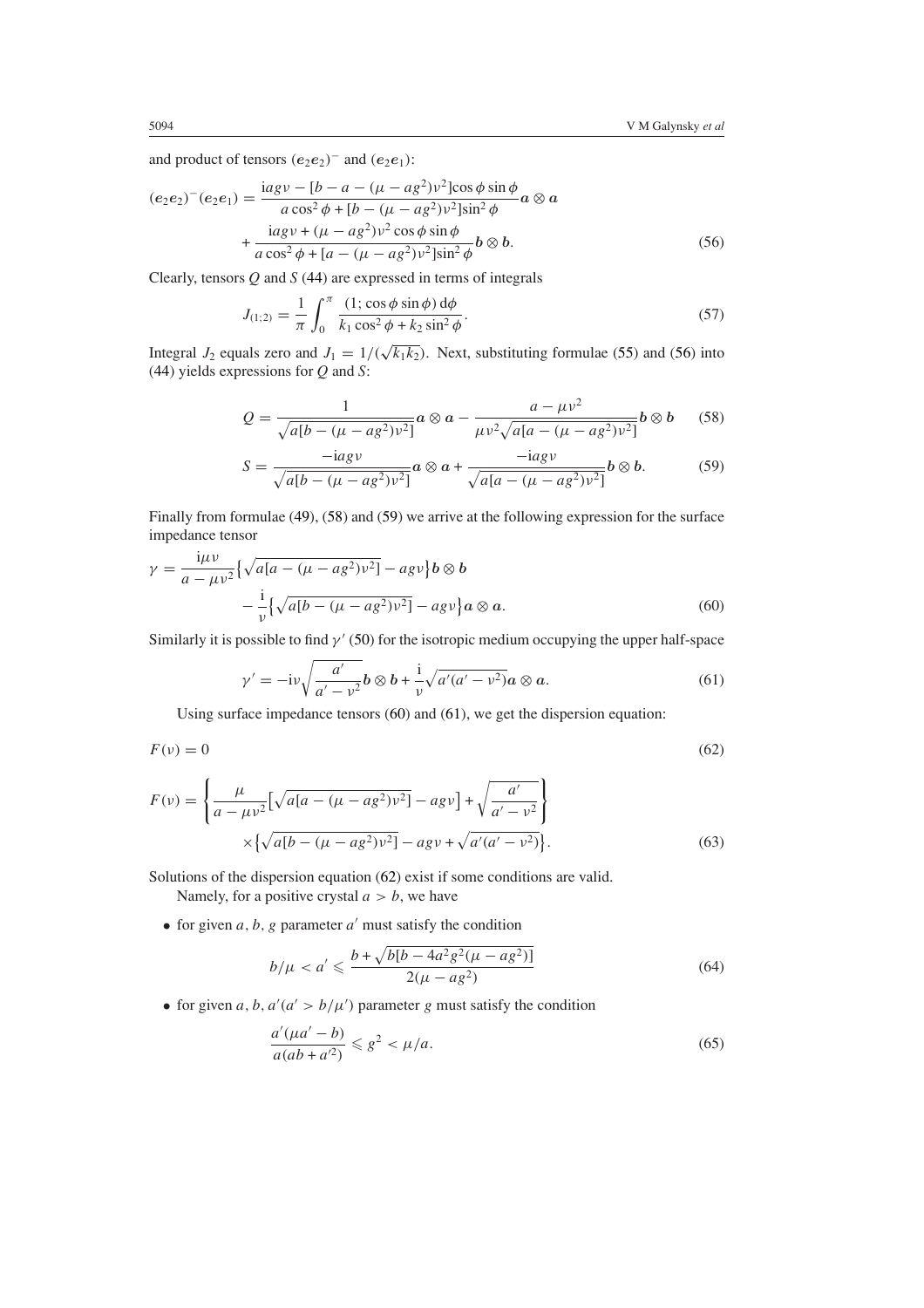For a negative crystal  $a < b$ , we have more complicated conditions:

• for given  $a, b, g$  parameter  $a'$  must satisfy the condition

<span id="page-12-0"></span>
$$
b/\mu < a' \leq \frac{a + \sqrt{A_1}}{2(\mu - ag^2)}\tag{66}
$$

$$
A_1 = a^2 - 8a^2g\sqrt{b-a}(\mu - ag^2) + 4a(\mu - ag^2)[ag^2(2a - b) + \mu(b - a)]
$$
 (67)

whence it is possible to obtain the condition for *g*.

When condition [\(64\)](#page-11-6), [\(65\)](#page-11-7) or [\(66\)](#page-12-0) is satisfied, there exists an exact solution of the dispersion equation [\(62\)](#page-11-5)

$$
v^{2} = \frac{(a'^{2} - ab)(a' - a\mu) + 2a^{2}a'^{2}g + 2ag\sqrt{aa'}\sqrt{ag^{2}a'^{3} - (a'^{2} - ab)(a'\mu - b)}}{(a' - a\mu)^{2} + 4a^{2}a'g^{2}}.
$$
 (68)

For a natural material, the parameter  $g$  is much less than any component of the dielectric permeability tensor. To satisfy the existence conditions of surface waves [\(64\)](#page-11-6), [\(65\)](#page-11-7) or [\(66\)](#page-12-0), it is necessary to choose contacting media so that  $b/\mu$  and  $a'$  should differ to a small extent. For example, these media may be crystalline and amorphous forms of the same material, the first possessing gyrotropic properties, but the second possessing none. Thus, their dielectric permeabilities differ very little.

## **6. Conclusion**

Analogously to anisotropic dielectric media [11, 12], the dispersion equation for surface polaritons at the interface of bianisotropic media can be derived with the use of integral representation of tensors *Q*, *S* [\(44\)](#page-9-4) involved in the surface impedance tensors *γ*, *γ*<sup>'</sup> [\(49\)](#page-9-3) and [\(50\)](#page-9-7). So we have a general method for analytical derivation of the dispersion equations for bianisotropic media of any symmetry classes, the interface arbitrarily orientated with respect to crystallographic axes. This method is essentially a consecutive calculation of tensor  $(e_2e_2)$ ,  $(e_2e_1)$  [\(18\)](#page-4-0) and [\(37\)](#page-8-4) and then  $Q$ , *S*,  $\gamma$  [\(44\)](#page-9-4) and [\(49\)](#page-9-3) for each contacting medium.

Convenience of the proposed method lies in independent calculation of the surface impedance tensors  $\gamma$ ,  $\gamma'$  for each medium. Only at the last stage when these tensors are substituted into equation [\(32\)](#page-7-3) will the final dispersion equation be obtained. Thus, having the surface impedance tensors [\(49\)](#page-9-3) and [\(50\)](#page-9-7) for *n* bianisotropic media (which may differ in symmetry classes and*/*or in orientation of the plane boundary with respect to crystallographic axes), we can immediately obtain  $n(n-1)/2$  dispersion equations for each pair of such media.

In this paper we have derived the surface impedance tensor for bianisotropic media of 3 m*,* 4 mm and 6 mm symmetry classes in the case when the optical axis is perpendicular to the boundary plane. We have obtained the corresponding dispersion equation for the boundary of such media with isotropic ones. It is evident that analogous, if somewhat more complicated, consideration can be carried out for the same materials but with optical axis arbitrarily oriented with respect to the interface.

## **References**

- [1] Bozhevolnyi S I, Erland J, Leosson K, Skovgaard P and Hvam J 2000 *Phys. Rev. Lett.* **86** 3008–11
- [2] Kretschmann M 2003 *Phys. Rev.* B **68** 125419
- [3] Bespyatyh Yu I, Bugaev A S and Dickshtein I E 2001 *Fiz. Tverd. Tela* **43** 2043–7
- [4] Agranovich V M 1975 *Sov. Phys. Usp.* **18** 99
- Agranovich V M 1975 *Usp. Fiz. Nauk* **115** 199–237